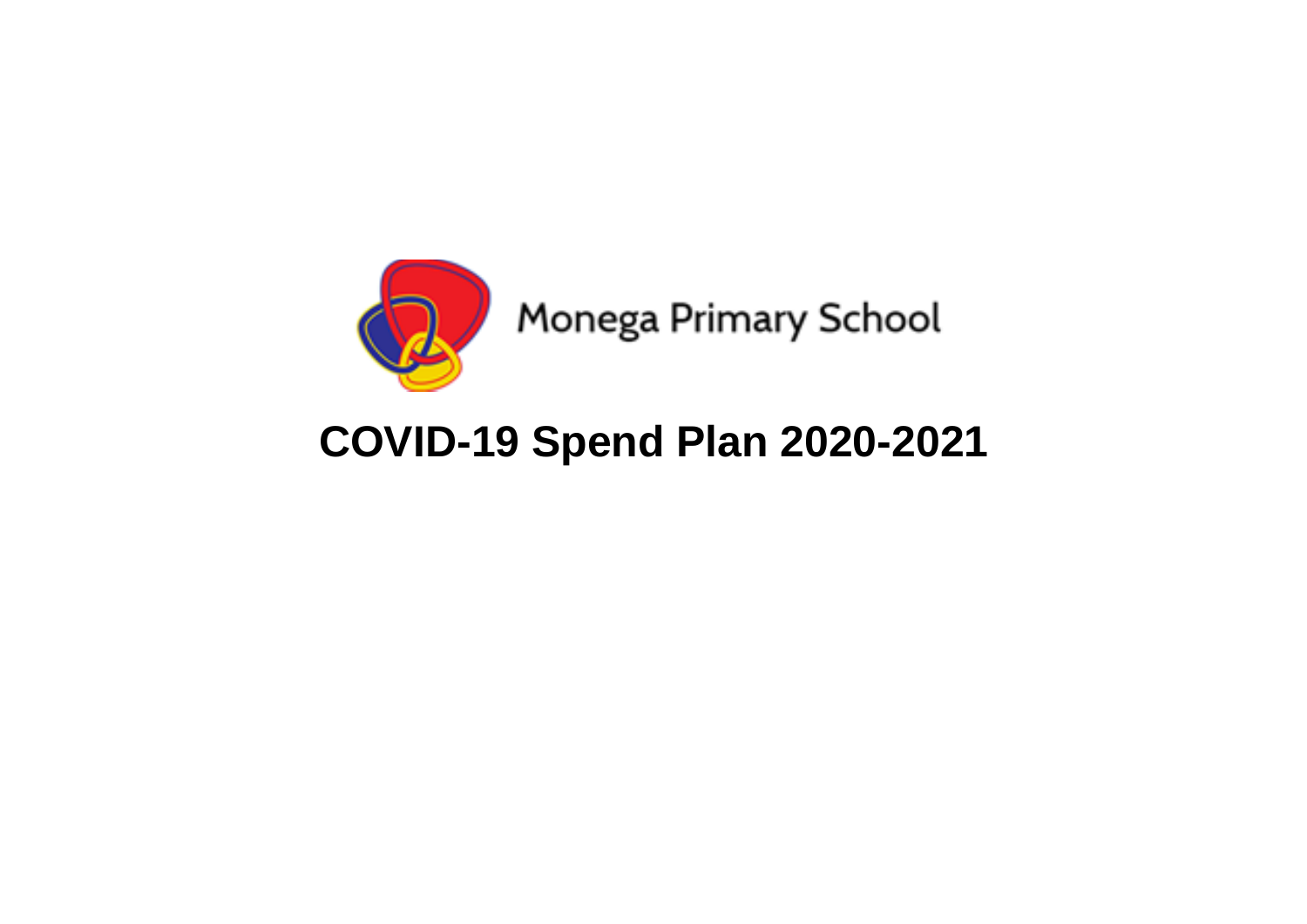## **COVID-19 Grant Funding Strategy Statement 2020-2021**

| Summary information  |                              |                     |            |                                           |              |  |  |  |
|----------------------|------------------------------|---------------------|------------|-------------------------------------------|--------------|--|--|--|
| School               | <b>Monega Primary School</b> |                     |            |                                           |              |  |  |  |
| <b>Academic Year</b> | 2020-2021                    | <b>Total budget</b> | £46,812.20 | Date for internal review of this strategy | January 2021 |  |  |  |

| <b>Guidance:</b>                                                                                                                                                                                                                                                                                                                                                                                                                                                                                                                                                                                                                                                                                                                                                                                                                                                                                                                                                                                                                                                                                                                                                                                                                                                                                                                                                                                                                                                                                                                                                                                                                                                                                                                                                                                                                                                                                                                                                                                                                                                                                                                                                                                                                                                                                                                                                                                                                                                                                                                                                                          |     |
|-------------------------------------------------------------------------------------------------------------------------------------------------------------------------------------------------------------------------------------------------------------------------------------------------------------------------------------------------------------------------------------------------------------------------------------------------------------------------------------------------------------------------------------------------------------------------------------------------------------------------------------------------------------------------------------------------------------------------------------------------------------------------------------------------------------------------------------------------------------------------------------------------------------------------------------------------------------------------------------------------------------------------------------------------------------------------------------------------------------------------------------------------------------------------------------------------------------------------------------------------------------------------------------------------------------------------------------------------------------------------------------------------------------------------------------------------------------------------------------------------------------------------------------------------------------------------------------------------------------------------------------------------------------------------------------------------------------------------------------------------------------------------------------------------------------------------------------------------------------------------------------------------------------------------------------------------------------------------------------------------------------------------------------------------------------------------------------------------------------------------------------------------------------------------------------------------------------------------------------------------------------------------------------------------------------------------------------------------------------------------------------------------------------------------------------------------------------------------------------------------------------------------------------------------------------------------------------------|-----|
| <b>Use of Funds</b><br>Schools should use this funding for specific activities to support their pupils to catch up for lost teaching over the previous months, in line with the guidance on curriculum<br>expectations for the next academic year.<br>Schools have the flexibility to spend their funding in the best way for their cohort and circumstances.<br>To support schools to make the best use of this funding, the Education Endowment Foundation (EEF) has published a support guide for schools with evidence-based<br>approaches to catch up for all students. Schools should use this document to help them direct their additional funding in the most effective way.<br>This could include, for example: small group or one-to-one tuition or extra teaching capacity from September<br>To support schools to implement their catch-up plans effectively, EEF has published the school planning guide: 2020 to 2021. This will provide further guidance on how<br>schools should implement catch-up strategies when they return in September and supporting case studies to highlight effective practice.<br><b>Accountability and Monitoring</b><br>As with all government funding, school leaders must be able to account for how this money is being used to achieve our central goal of schools getting back on track and<br>teaching a normal curriculum as quickly as possible. Given their role in ensuring schools spend funding appropriately and in holding schools to account for educational<br>performance, governors and trustees should scrutinise schools' approaches to catch-up from September, including their plans for and use of catch-up funding. This should<br>include consideration of whether schools are spending this funding in line with their catch-up priorities, and ensuring appropriate transparency for parents.<br>The guidance on full opening sets out that Ofsted will conduct a programme of non-graded visits to some schools during the autumn. During these visits, inspectors will<br>discuss how the school is bringing pupils back into full-time education – this may include plans schools have to spend their catch-up funding.<br>Ofsted plans to resume routine inspections in January 2021, with the exact timing being kept under review. When routine inspections restart, Ofsted will make judgements<br>about the quality of education being provided, and that will include how leaders are using their funding (including catch-up funding) to ensure the curriculum has a positive<br>impact on all pupils. |     |
| 1. Current Assessment Targets for KS2 in 2021                                                                                                                                                                                                                                                                                                                                                                                                                                                                                                                                                                                                                                                                                                                                                                                                                                                                                                                                                                                                                                                                                                                                                                                                                                                                                                                                                                                                                                                                                                                                                                                                                                                                                                                                                                                                                                                                                                                                                                                                                                                                                                                                                                                                                                                                                                                                                                                                                                                                                                                                             |     |
| KS2 % of pupils at NS in reading, writing and maths combined                                                                                                                                                                                                                                                                                                                                                                                                                                                                                                                                                                                                                                                                                                                                                                                                                                                                                                                                                                                                                                                                                                                                                                                                                                                                                                                                                                                                                                                                                                                                                                                                                                                                                                                                                                                                                                                                                                                                                                                                                                                                                                                                                                                                                                                                                                                                                                                                                                                                                                                              | 82% |
| KS2 % of pupils at NS in reading                                                                                                                                                                                                                                                                                                                                                                                                                                                                                                                                                                                                                                                                                                                                                                                                                                                                                                                                                                                                                                                                                                                                                                                                                                                                                                                                                                                                                                                                                                                                                                                                                                                                                                                                                                                                                                                                                                                                                                                                                                                                                                                                                                                                                                                                                                                                                                                                                                                                                                                                                          | 89% |

**KS2 % of pupils at NS in writing 89% KS2 % of pupils at NS in writing**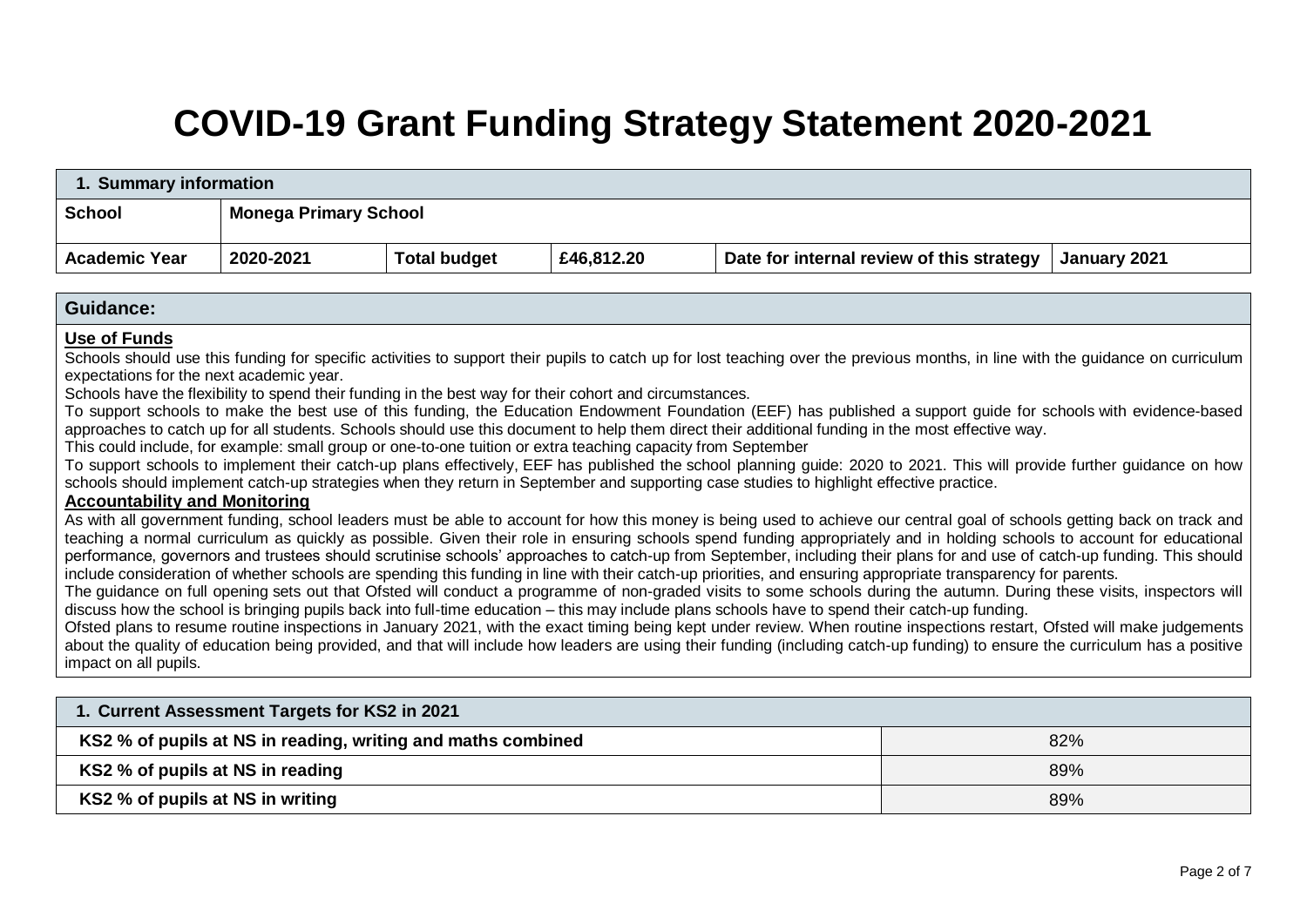## **KS2 % of pupils at NS in maths** 87%

## **2. Planned expenditure**

The three headings below enable schools to demonstrate how they are using the COVID-19 Catch-up Grant for targeted support and support whole school strategies.

| i. Quality of teaching for all                           |                                                                                                                                                                                                                                                                                                                                                                                                                                                                        |                                                                                                                                                                                                                                                                                                                                                                                                                                                                                                                                   |                                                   |                                                                                                                             |                                                                                                                                                                                               |  |  |
|----------------------------------------------------------|------------------------------------------------------------------------------------------------------------------------------------------------------------------------------------------------------------------------------------------------------------------------------------------------------------------------------------------------------------------------------------------------------------------------------------------------------------------------|-----------------------------------------------------------------------------------------------------------------------------------------------------------------------------------------------------------------------------------------------------------------------------------------------------------------------------------------------------------------------------------------------------------------------------------------------------------------------------------------------------------------------------------|---------------------------------------------------|-----------------------------------------------------------------------------------------------------------------------------|-----------------------------------------------------------------------------------------------------------------------------------------------------------------------------------------------|--|--|
| <b>Action</b>                                            | Questions to consider/approaches:                                                                                                                                                                                                                                                                                                                                                                                                                                      | How will you achieve it?                                                                                                                                                                                                                                                                                                                                                                                                                                                                                                          | Costs                                             | <b>Staff Lead</b>                                                                                                           | Impact/Outcomes for<br><b>Pupils</b>                                                                                                                                                          |  |  |
| <b>High-quality</b><br>teaching for all                  | English specialist teacher team teaching across KS2<br>$\bullet$<br>Explicit, focussed teaching following assessment<br>$\bullet$<br>Explicit teaching behaviours for learning in the classroom<br>$\bullet$<br>environment such as independence and resilience through<br>cognitive and meta-cognitive strategies<br>Interventions, wave 2 and 3 across the school where<br>$\bullet$<br>needed                                                                       | Hired specialist English teacher to team teach<br>$\bullet$<br>across KS2 to ensure high quality teaching for<br>all<br>Assessment Lead to analyse gaps and share<br>$\bullet$<br>with Teachers<br>Staff CPD<br>$\bullet$<br>Support to make quality first teaching and<br>$\bullet$<br>learning as precise as possible.                                                                                                                                                                                                          | £18,433.20<br>X2 days AT team<br>teaching/support | Adam Terry<br><b>Michael Patient</b><br>Claire James<br>Katie Ives                                                          | Quick return to previous<br>standards of learning<br>Increased oracy e of<br>their own thinking/<br>learning and the<br>management of this<br>Accelerated progress of<br>sounds and spelling. |  |  |
| <b>Effective</b><br><b>Assessment</b><br><b>Baseline</b> | Identify what learning has been lost or misunderstood<br>$\bullet$<br>Balance between standardised assessment and<br>$\bullet$<br>classroom-based formative assessment?                                                                                                                                                                                                                                                                                                | <b>Summative Assessments</b><br>$\bullet$<br>Staff CPD for Formative Assessments<br>$\bullet$<br>Gaps analysis of missed learning<br>$\bullet$<br>Teachers to plan medium term plans identifying<br>$\bullet$<br>gaps<br>Pupil progress<br>$\bullet$                                                                                                                                                                                                                                                                              | N/A                                               | <b>Michael Patient</b>                                                                                                      | Sharp, consistent<br>assessments tracked in<br>detail and analysed<br>through pupil progress<br>will enable refinement of<br>all intervention and drive<br>progress.                          |  |  |
| <b>Supporting</b><br>Remote<br>Learning                  | Remote Learning<br>$\bullet$<br>Adhere to evidence based approaches to remote learning<br>$\bullet$<br>from EEF findings<br>Teaching quality is more important than how<br>$\circ$<br>lessons are delivered.<br>Have we ensured access to technology – especially<br>$\circ$<br>for disadvantaged pupils?<br>Support for pupils to work independently remotely.<br>$\circ$<br>Different approaches to remote learning suits<br>$\circ$<br>different tasks and content. | Invest in Google Classroom and Marvellous Me<br>$\bullet$<br>Provide support and CPD training for teachers,<br>$\bullet$<br>pupils and parents.<br>Audit of all families access to internet and<br>$\bullet$<br>devices via teacher telephone calls<br>Support access for disadvantaged families if it<br>$\bullet$<br>enables catch up or if not internet access- work<br>packs prepared for this pupils<br>Google meet sessions for pupils working<br>$\bullet$<br>remotely if needed<br>Contact via Marvellous Me<br>$\bullet$ | £639                                              | Saira Soobye<br>Cuong Tring<br>Class teachers, CJ<br>to collate<br>Claire James<br>Sarah O<br>Nazreen Faroog<br>Fatema Raja | Pupils fully competent in<br>accessing google<br>classroom consistently<br>The amount of devices<br>within vulnerable<br>families increases                                                   |  |  |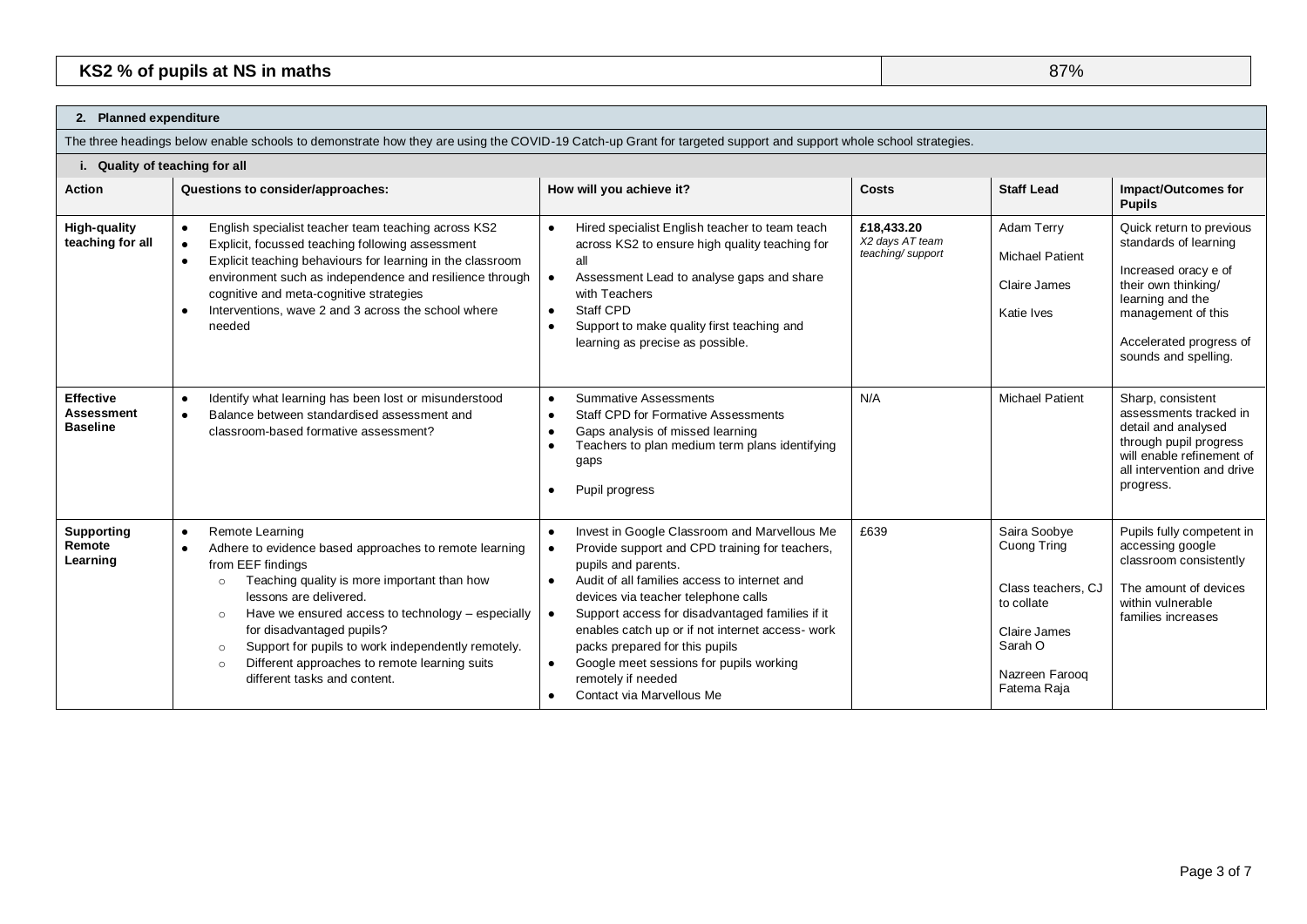| Professional<br>development for<br>all Teaching<br><b>Staff</b> | Prioritising high quality training for teachers<br>Deep subject knowledge and flexible understanding of<br>curriculum.<br>Excellent assessment is key to excellent teaching -<br>helping teachers know what pupils know and don't know.<br>Early Career teachers additional mentoring and team<br>teaching<br>Cognitive and meta-cognitive strategies<br>Risks assessments carried out to ensure all members of<br>the school community feel safe | Curriculum Training and staff CPD<br>Subject Knowledge -CPD. SLT to support<br>during planning evenings<br>Support teaching staff with assessments<br>Specialist teacher employed to team teach with<br>NOTs and NOT+1s<br>Staff CPD<br>These will be verified externally through the trust | Story telling CPD- already<br>added below | Claire James<br><b>SLT</b><br><b>Michael Patient</b><br>Adam Terry<br>Claire James | Consistent use of<br>metacognitive strategies<br>in all classes<br>Pupils Increased<br>knowledge of their own<br>thinking/ learning styles<br>and the management of<br>this |  |  |
|-----------------------------------------------------------------|---------------------------------------------------------------------------------------------------------------------------------------------------------------------------------------------------------------------------------------------------------------------------------------------------------------------------------------------------------------------------------------------------------------------------------------------------|---------------------------------------------------------------------------------------------------------------------------------------------------------------------------------------------------------------------------------------------------------------------------------------------|-------------------------------------------|------------------------------------------------------------------------------------|-----------------------------------------------------------------------------------------------------------------------------------------------------------------------------|--|--|
| <b>Total budgeted cost</b>                                      |                                                                                                                                                                                                                                                                                                                                                                                                                                                   |                                                                                                                                                                                                                                                                                             |                                           |                                                                                    |                                                                                                                                                                             |  |  |
| ii. Targeted academic support                                   |                                                                                                                                                                                                                                                                                                                                                                                                                                                   |                                                                                                                                                                                                                                                                                             |                                           |                                                                                    |                                                                                                                                                                             |  |  |
| Action                                                          | Questions to consider/approaches:                                                                                                                                                                                                                                                                                                                                                                                                                 | How will you achieve it?                                                                                                                                                                                                                                                                    | <b>Costs</b>                              | Staff lead                                                                         | <b>Impact/Outcomes for</b><br><b>Pupils</b>                                                                                                                                 |  |  |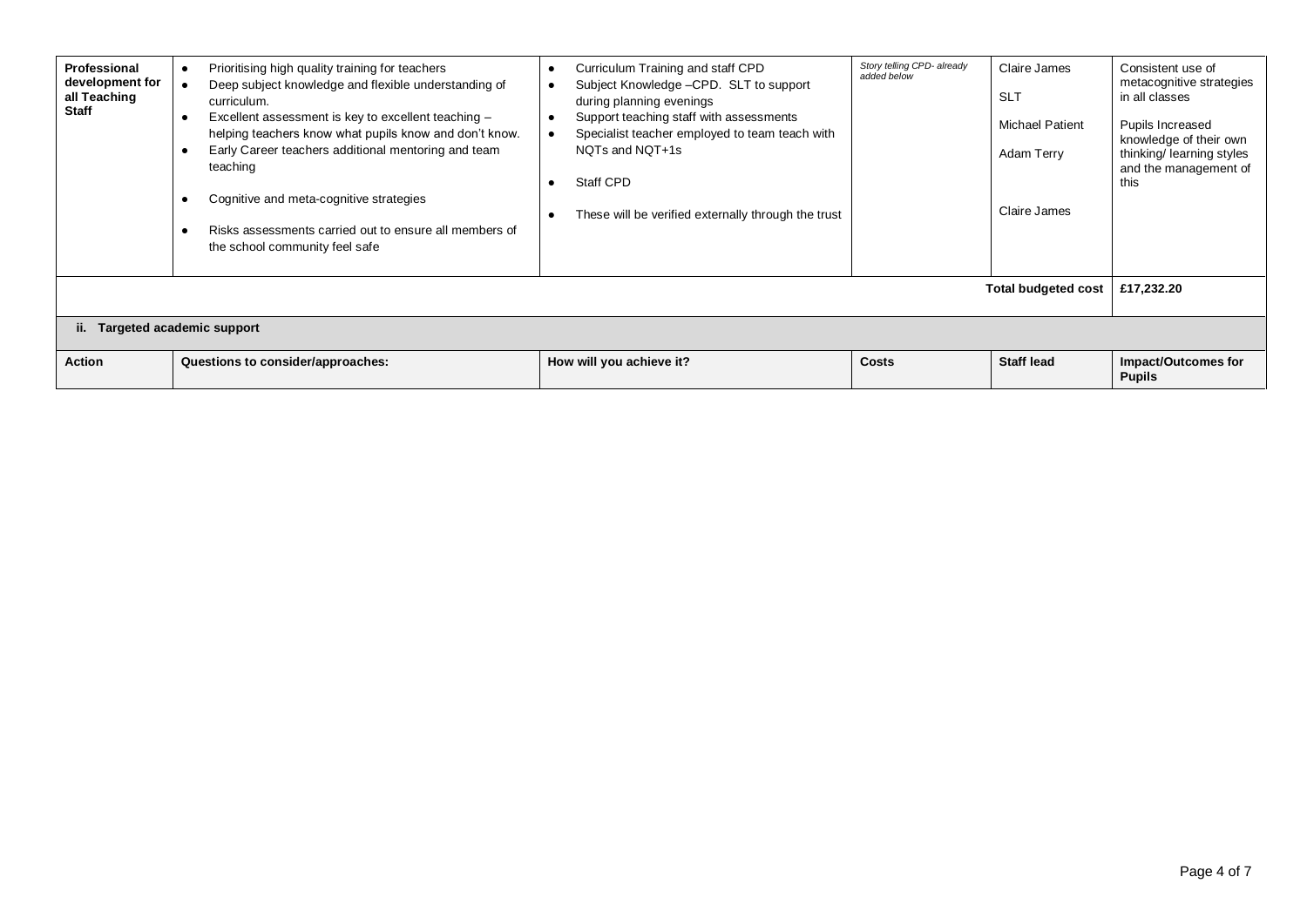| High quality one<br>to one and small<br>group tuition.                                     | Some pupils need high quality, structured, targeted<br>$\bullet$<br>interventions to make progress, even after high quality first<br>teaching.<br>Sessions will be run across the school and will consist of<br>$\bullet$<br>Wave 2 & 3, phonics, Times tables, mop up maths,<br>spelling made easy.<br>Extended School time for identified year 6 pupils<br>$\bullet$<br>Intensive Reading Recovery- early morning start<br>$\bullet$<br>Reading recovery for every child every day.<br>$\bullet$<br>Banded book for every child to ensure increased<br>$\bullet$<br>opportunities for incremental reading development. | Carefully targeted and structured interventions<br>$\bullet$<br>through identification and assessment of need.<br>Detailed intervention timetable planned with<br>$\bullet$<br>trained HLTAs for high quality interventions<br>Invest in the Spelling made easy programme<br>$\bullet$<br>$\bullet$<br>Staff training to deliver interventions well.<br>Teaching Assistants follow the plans and<br>$\bullet$<br>structures of the interventions- staff training<br>needed<br>Assessments undertaken to guide areas for<br>$\bullet$<br>focus and track pupil progress.<br>Year 6 teachers to deliver booster sessions after<br>$\bullet$<br>school hours twice a week<br>All PP pupils and lowest 20% must arrive by<br>$\bullet$<br>8:30am for an additional 30 minutes of intensive<br>reading recovery with class teachers, TAs and<br>HLTAs- order more banded books<br>All pupils invited in for Reading recovery from<br>$\bullet$<br>8:30am for an additional 30 minutes of reading<br>time | £400<br>£2,880<br>£15,000 | <b>Michael Patient</b><br>Katie Ives<br>Katie Ives<br>Katie Ives & Claire<br>James<br>Katie Ives<br><b>Michael Patient</b><br>Year 6 teachers<br>and Farhana<br>Claire James<br>Jazz Tathgar<br>Paul Pritchard<br><b>Terence Sumpter</b> | Accelerated progress for<br>identified groups to meet<br>age related expectations<br>and beyond               |
|--------------------------------------------------------------------------------------------|--------------------------------------------------------------------------------------------------------------------------------------------------------------------------------------------------------------------------------------------------------------------------------------------------------------------------------------------------------------------------------------------------------------------------------------------------------------------------------------------------------------------------------------------------------------------------------------------------------------------------|-----------------------------------------------------------------------------------------------------------------------------------------------------------------------------------------------------------------------------------------------------------------------------------------------------------------------------------------------------------------------------------------------------------------------------------------------------------------------------------------------------------------------------------------------------------------------------------------------------------------------------------------------------------------------------------------------------------------------------------------------------------------------------------------------------------------------------------------------------------------------------------------------------------------------------------------------------------------------------------------------------|---------------------------|------------------------------------------------------------------------------------------------------------------------------------------------------------------------------------------------------------------------------------------|---------------------------------------------------------------------------------------------------------------|
|                                                                                            |                                                                                                                                                                                                                                                                                                                                                                                                                                                                                                                                                                                                                          |                                                                                                                                                                                                                                                                                                                                                                                                                                                                                                                                                                                                                                                                                                                                                                                                                                                                                                                                                                                                     |                           | <b>Total budgeted cost</b>                                                                                                                                                                                                               | £18, 280                                                                                                      |
| iii. Wider Strategies                                                                      |                                                                                                                                                                                                                                                                                                                                                                                                                                                                                                                                                                                                                          |                                                                                                                                                                                                                                                                                                                                                                                                                                                                                                                                                                                                                                                                                                                                                                                                                                                                                                                                                                                                     |                           |                                                                                                                                                                                                                                          |                                                                                                               |
| Action                                                                                     | Questions to consider/approaches:                                                                                                                                                                                                                                                                                                                                                                                                                                                                                                                                                                                        | How will you achieve it?                                                                                                                                                                                                                                                                                                                                                                                                                                                                                                                                                                                                                                                                                                                                                                                                                                                                                                                                                                            | <b>Costs</b>              | <b>Staff lead</b>                                                                                                                                                                                                                        | Impact/Outcomes for<br><b>Pupils</b>                                                                          |
| <b>Supporting</b><br>pupils' social,<br>emotional and<br>behavioural<br>needs.<br>This may | Transition mornings for pupils to meet new teachers<br>organised in the summer term to help ease pupils<br>anxieties about returning to school<br>RSHE implemented across the school and RSHE<br>$\bullet$<br>assemblies in classes<br>Staff subject knowledge on pupils welling and mental                                                                                                                                                                                                                                                                                                                              | Timetable on rota for every class to be invited in<br>$\bullet$<br>to meet new teachers, socially distanced,<br>following safety guidance. Telephone class<br>homemade if children unable to attend or<br>anxious<br>CPD delivered by PSHE lead 5.10.20<br>$\bullet$                                                                                                                                                                                                                                                                                                                                                                                                                                                                                                                                                                                                                                                                                                                                | N/A<br>N/A<br>N/A         | Claire James<br>Hannah Wickens<br>Claire Clinton?                                                                                                                                                                                        | Pupils will transition<br>back into new classes<br>well<br>Teachers and staff to<br>have a stronger practical |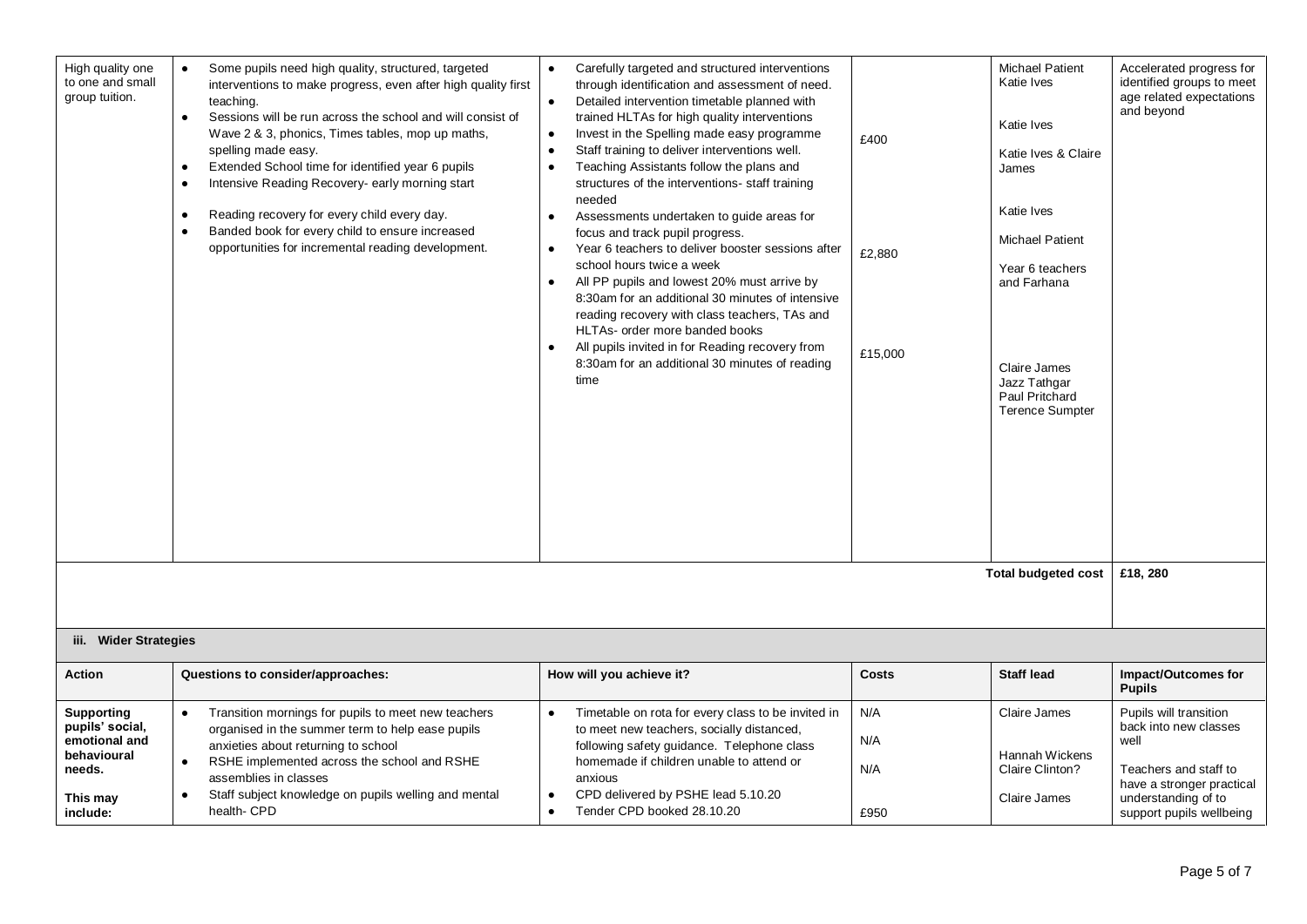| <b>Mental Health</b><br><b>Separation</b><br><b>Behaviour</b><br>Anxiety<br><b>Friendships</b><br><b>Routines</b><br><b>Bereavement</b><br><b>Positivity</b><br>Safeguarding<br><b>SEND</b> | $\bullet$<br>$\bullet$<br>$\bullet$<br>$\bullet$<br>$\bullet$<br>$\bullet$ | Increase staff awareness of DV within the local area and<br>how this will have increased during lock down and the<br>effects this would have had on pupils and families<br>Educational visits to school- story teller, interactive<br>sessions and theatre production to help support the<br>rebuilding of friendships and trust<br>Resilience training and relationship building event- Fair<br>play House- friendship building<br>Mindfulness groups created by the PSHE team<br>Behaviour policy tweaked and new rules embedded<br>ensure all pupils feels safe returning to school<br>To reduce anxiety and help children feel safe and secure,<br>set up Calm Corners around the school for pupils to have<br>personal reflection time should they become anxious<br>Use of visual timetables in classrooms to ensure routine is<br>returned into pupils lives<br>Families who have been managing a bereavement from<br>Covid-19 during lock down have been identified and<br>children are part of a bereavement group which is<br>monitored<br>Regular reviews with Parents and Pupils<br>Positivity Space created to reflect life during lock down<br>and celebrate all the good things that happened | $\bullet$<br>$\bullet$<br>$\bullet$<br>$\bullet$<br>$\bullet$<br>$\bullet$<br>$\bullet$<br>$\bullet$<br>$\bullet$<br>$\bullet$<br>$\bullet$<br>$\bullet$ | Plan CPD around this to ensure staff are fully<br>trained and aware of how to support pupils.<br>Work alongside Newham advisor<br>Craig Jenkins- Story Teller booked for Autumn<br>term<br>Reach for the stars theatre production for KS2<br>booked for Nov' 2020<br>Book socially distanced visits to Fair play House<br>All pupils in year 2 and above to complete<br>resilience training.<br>Pupils to complete climbing sessions and<br>resilience games with specially trained outdoor<br>activity leaders.<br>Teachers identify pupils, 2 per class, who they<br>think will benefit from these sessions<br>Behaviour posters made and shared at CPD<br>and during induction week for pupils<br>PSHE team to support with this and remind<br>children about worry boxes<br>Visual timetables made and given out to every<br>teacher<br>Group run by DHTs and PSHE team. Specific<br>books relating to similar issues will be<br>purchased to read during these sessions<br>Create a rainbow zone display area on the<br>bottom of the red stairs celebrating positive life<br>during lockdown | £350<br>£10,000<br>£2000 | Claire James<br>Tyriquee and<br>Ahmed<br>MP to oversee<br>Hannah Wickens<br>Rebecca Cahill<br>Nadia Drissi<br>Claire James<br>Hannah Wickens<br>Rebecca Cahill<br>Nadia Drissi<br>Sarah O<br>Claire James<br><b>Michael Patient</b><br>Liz Harris<br>Claire James<br><b>Allison Norton</b> | and address mental<br>health concerns<br>Develop pupils oracy<br>and confidence<br>Increase confidence and<br>resilience<br>Increase proactive<br>attitudes and have a go<br>Pupils settle and feel<br>safe at school- ready to<br>learn<br>routines re-established<br>to help pupils feel safe<br>Tracking and monitoring<br>of pupils wellbeing to<br>ensure they feel safe<br>and happy which will<br>enable them to learn<br>successfully and<br>succeed. |
|---------------------------------------------------------------------------------------------------------------------------------------------------------------------------------------------|----------------------------------------------------------------------------|--------------------------------------------------------------------------------------------------------------------------------------------------------------------------------------------------------------------------------------------------------------------------------------------------------------------------------------------------------------------------------------------------------------------------------------------------------------------------------------------------------------------------------------------------------------------------------------------------------------------------------------------------------------------------------------------------------------------------------------------------------------------------------------------------------------------------------------------------------------------------------------------------------------------------------------------------------------------------------------------------------------------------------------------------------------------------------------------------------------------------------------------------------------------------------------------------------------|----------------------------------------------------------------------------------------------------------------------------------------------------------|----------------------------------------------------------------------------------------------------------------------------------------------------------------------------------------------------------------------------------------------------------------------------------------------------------------------------------------------------------------------------------------------------------------------------------------------------------------------------------------------------------------------------------------------------------------------------------------------------------------------------------------------------------------------------------------------------------------------------------------------------------------------------------------------------------------------------------------------------------------------------------------------------------------------------------------------------------------------------------------------------------------------------------------------------------------------------------------------------|--------------------------|--------------------------------------------------------------------------------------------------------------------------------------------------------------------------------------------------------------------------------------------------------------------------------------------|---------------------------------------------------------------------------------------------------------------------------------------------------------------------------------------------------------------------------------------------------------------------------------------------------------------------------------------------------------------------------------------------------------------------------------------------------------------|
| Communicating<br>and supporting<br>parents                                                                                                                                                  | $\bullet$<br>$\bullet$                                                     | Clear plan for communication with families across the<br>academic year.<br>Targeted support for hard to reach families.<br>Personalised messaging for parents.<br>Termly telephone class home and Google meets where<br>needed<br>Access to technology for disadvantaged pupils                                                                                                                                                                                                                                                                                                                                                                                                                                                                                                                                                                                                                                                                                                                                                                                                                                                                                                                              | $\bullet$<br>$\bullet$<br>$\bullet$<br>$\bullet$<br>$\bullet$<br>$\bullet$<br>$\bullet$                                                                  | Purchase Marvellous Me<br>Set up Google Classrooms<br>Invest in Family Support Services where<br>needed.<br>School Ping/ Marvellous Me<br>Identifying Parents for Google Meet video calls<br>Analyse % of pupils unable to access internet,<br>using a phone or sharing a device<br>Flyer made and link attached to website                                                                                                                                                                                                                                                                                                                                                                                                                                                                                                                                                                                                                                                                                                                                                                        | £639                     | Saira Soobye<br>Sarah O- new role<br>Cuong Trinh<br>Saira Soobye<br>Claire James                                                                                                                                                                                                           | Parents feeling more<br>confident and connected<br>overcoming Covid<br>barriers<br>The amount of devices<br>within vulnerable<br>families increases                                                                                                                                                                                                                                                                                                           |